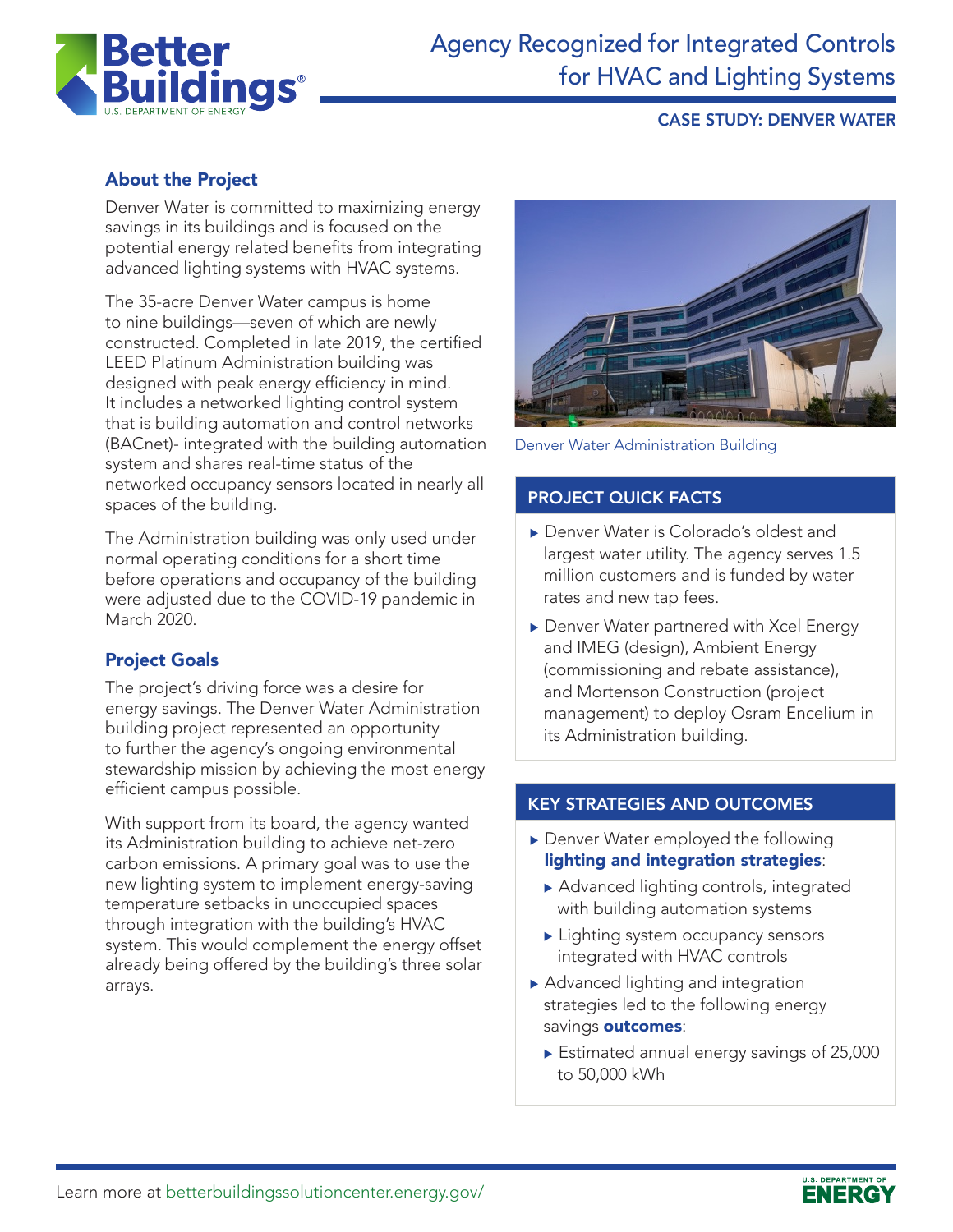## Lighting and Integration Strategies

After reviewing lighting management options, the design team and Denver Water selected Osram's Encelium, a lighting management system with advanced lighting controls, intuitive dashboard, and intelligent data visualization. Light sensors were integrated with the building automation system using BACnet.

This allowed the building, which is mostly radiant heated and cooled with a dedicated outdoor air system, to have different temperature setpoints for occupied vs unoccupied spaces—76° F/85° F for cooling and 70° F/60° F for heating. This occupancybased setback measure further increases the system efficiency of the district heating and cooling plant serving the Administration building.

The variable air volume (VAV) systems in the building's electrical rooms were not included as part of the integration strategy.

#### **Outcomes**

For Denver Water, much of the benefit of its new integrated system has not yet been officially measured due to the timing of operational impact from the COVID-19 pandemic. Shortly after moving into the new building, the agency transitioned to hybrid operations. Building occupancy was decreased and has since remained in flux.

However, based on design documents, efficiency studies, and energy modeling by project partner Integral Group, the integrated strategies are anticipated to result in an additional 2 – 4 percent efficiency compared to non-integrated controls. This would translate to additional savings of 25,000 to 50,000 kWh per year.

"The system upgrades are operating well, and we have very good buy-in from leadership and board members." – Adam Hutchinson, Denver Water

From here, the agency is creating a facilities committee to include representatives from operations and maintenance, engineering,

construction and electrical shops, asset management, and sustainability. The group will explore continuous improvement opportunities and a new model for managing maintenance work that does not link directly to processing activities, including for lighting and other systems.

#### Lessons Learned

One of the challenges that emerged following the project related to an issue with sub-metering. It was a challenging six-month process for Hutchinson and the team to determine how to access the meter data, which provided a couple key takeaways:

**EXPLOLENCE IN INCLUDE KEY STAKEHOLDERS IN INITIAL** CONVERSATIONS. When the project started, the sustainability/energy management roles did not exist; however, their design input at the outset of the project would have been ideal. The agency is building another treatment plant now and Hutchinson is pushing for a useful metering approach up front with the project designers.

#### $\triangleright$  INTEGRATE METERING IN THE PROJECT

**DESIGN.** Metering was part of the project's electrical system setup, with power meters added in at the end. Hutchinson believes it would have been better to fully integrate sub-metering from the start for a more streamlined outcome.

Beyond submetering, the team gained some additional wisdom from reviewing the project and its outcomes:

#### **DEFINE SYSTEM OWNERSHIP UP FRONT.**

There has been discussion about who should have ownership over the systems, including whose budget its installation and upkeep should come from, and who will be the administrator. It is best to define all of this before project start.

#### **EXPLEMENT ENTERPRISE ENERGY CONTROLS VIEWING SOFTWARE.** Looking back, the team would like to have an overarching software that would provide a comprehensive view of building energy use across systems. Currently, a separate software system must be used to look at lighting energy use and compare it side by side with HVAC energy use to determine building performance.